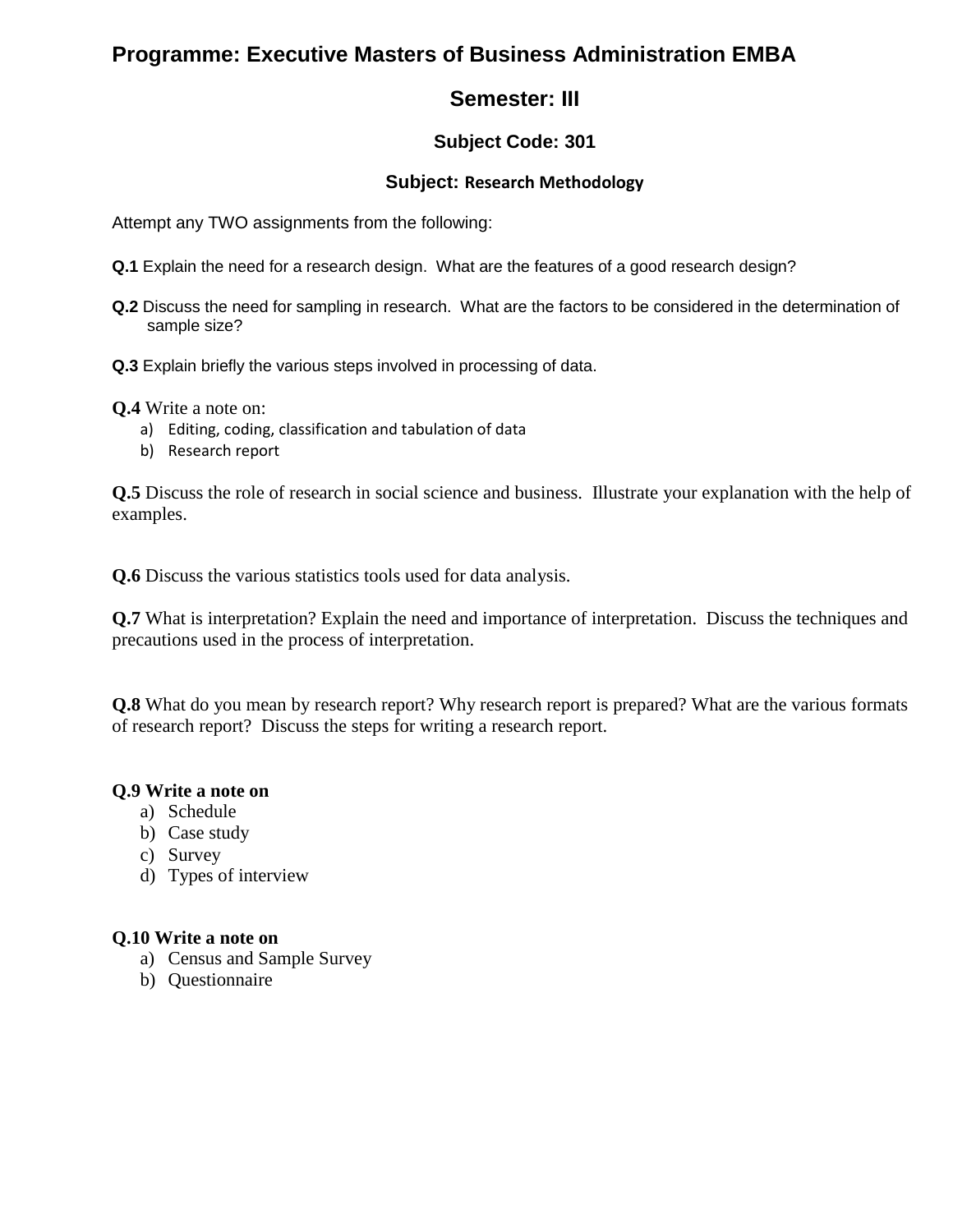#### **Subject: Human Resource Management**

Attempt any TWO assignments from the following:

- Q 1 Write on Career Planning with its aim, needs, policy and process in detail.
- Q.2 Define concept Job analysis with its various method in detail.
- Q.3 Define "Human Resource Planning" and discuss its corporate objectives.
- Q.4 Define term "HRM" and its challenges with current trend.
- Q.5 What is Planning of Selection procedure and draw a neat diagram of its possible steps with various methods of selection.

#### **Q.6 Write a note on**

a) Training b) Development Programme **Q.7 Write a note on** a) Performance Appraisal b) Job evaluation

Q.8Define Employee Welfare its various services and benefits in detail

Q.9 Discuss the social objectives of H.R.M. in the present context.

Q.10 Distinguish between "Recruitment" and "Selection".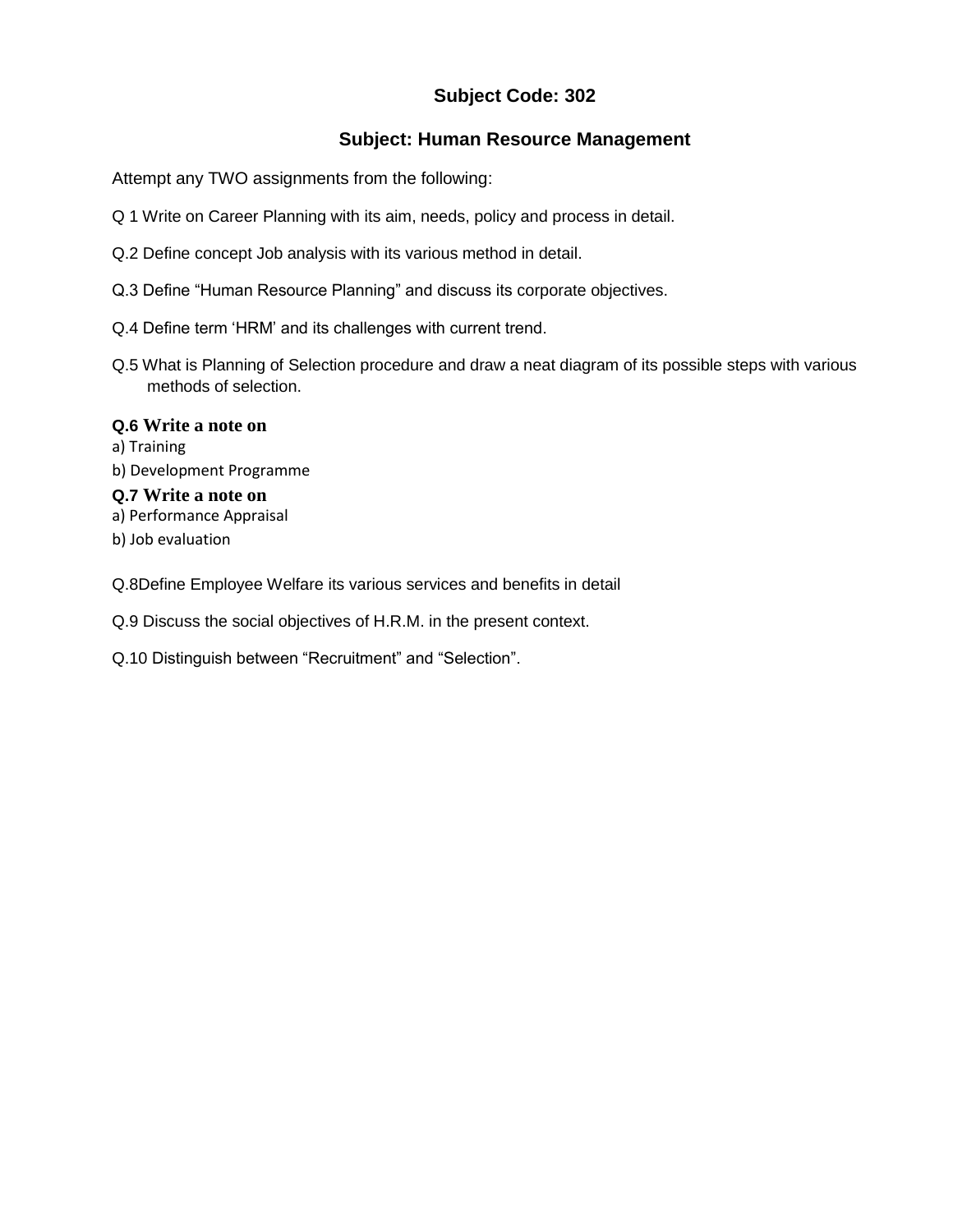# **Subject: Management Science and Decision Technology**

Attempt any TWO assignments from the following:

- Q 1 Define Operation Research with its scope and characteristics in details
- Q.2 Management is important to Government as also non-profit organizations. Discuss
- Q.3 Explain in brief the contribution made by F W Taylor and Henry Fayol to development of Management thought.
- Q.4 Define Management Science in decision making of the managers.

#### **Q.5 Write a note on**

- a) Correlation Analysis with its various types
- b) Rank Method with merits and demerits

Q.6 Linear Programming with its characteristics and advantages and disadvantages.

#### **Q.7 Write a note on**

a) Pay-off matrix

b) Queuing Theory

**Q.8** What is Simulation, its need, methods and advantages and disadvantages?

Q.9 Decision Tree with it rules and advantages and disadvantages

Q.10 What is variation write in detail.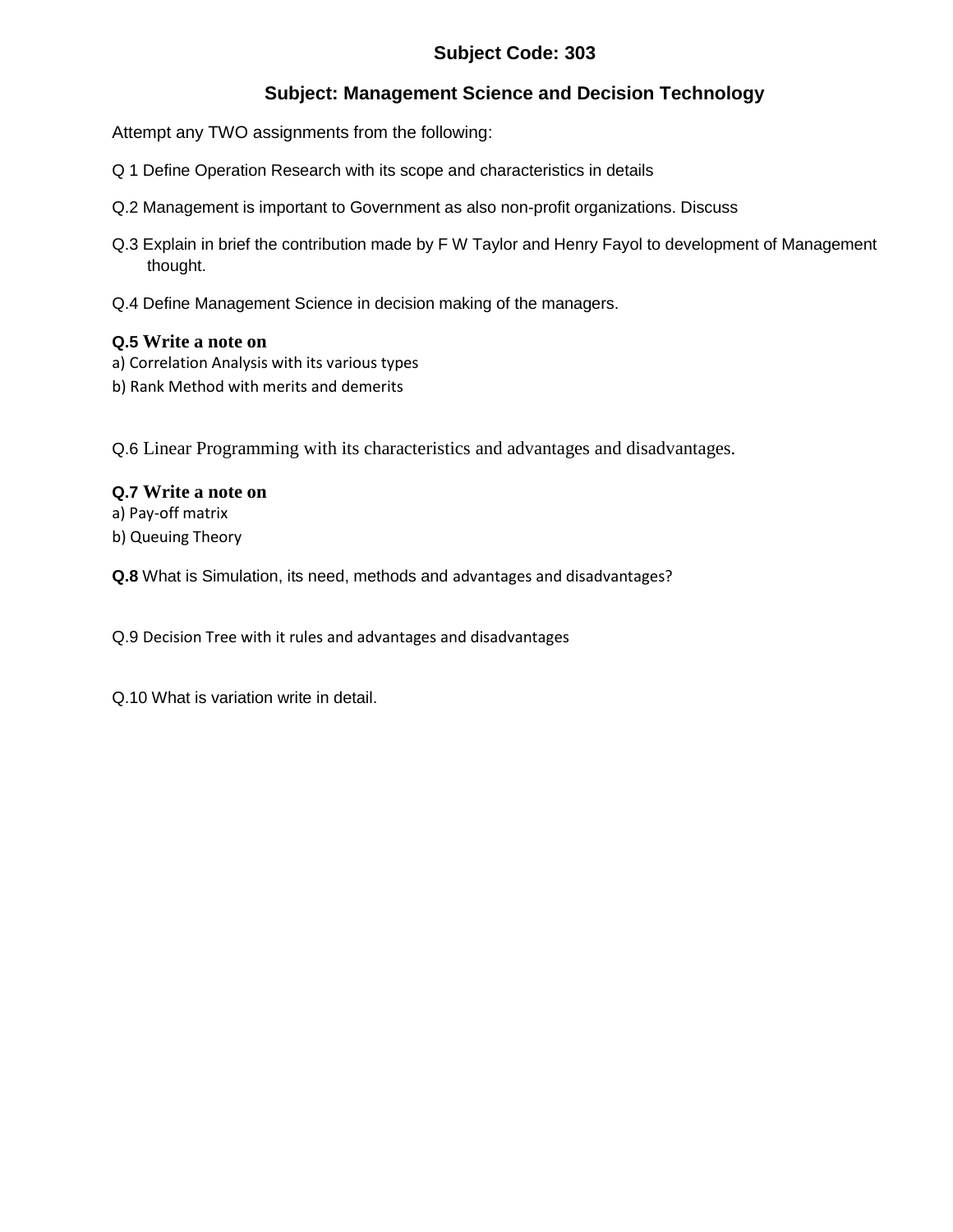### **Subject: Business Policy and Strategic Management**

Attempt any TWO assignments from the following:

- Q 1 Explain the following concepts in short:
	- i) Vision and Mission
	- ii) Objectives and Policies
	- iii) SWOT Analysis
	- iv) Strategy and Policy

Q.2 Prepare a long term and short-term policy statement for Automobile manufacturing company

- Q.3 Study and analyse the policies of selected Indian companies from the following sectors:
	- (a) Banking and Insurance
	- (b) Agri Processing and food
	- (c) Consumer Electronics.
- Q.4. How is business policy defined? Why is it necessary for an orgnisation? How do the vision and Mission of an organization relate to the business policy and strategic management?
- Q.5. Analyze the available tools for strategic analysis, including Impact Matrix, Experience Curve, BCG Matrix and GEC Model.
- Q.6. What are the elements of the strategic profile of a firm? What factors determine the strategic profile?
- Q.7. Explain the relationship between strategy and organizational values of an organization.
- Q.8. Examine the role played by the government as a regular of business and industry.
- Q.9. Evaluate the many aspects of the ethical role of a business organization.
- Q.10Who are the various executives considered to be top management? What role do they play in the strategic analysis of an organization?